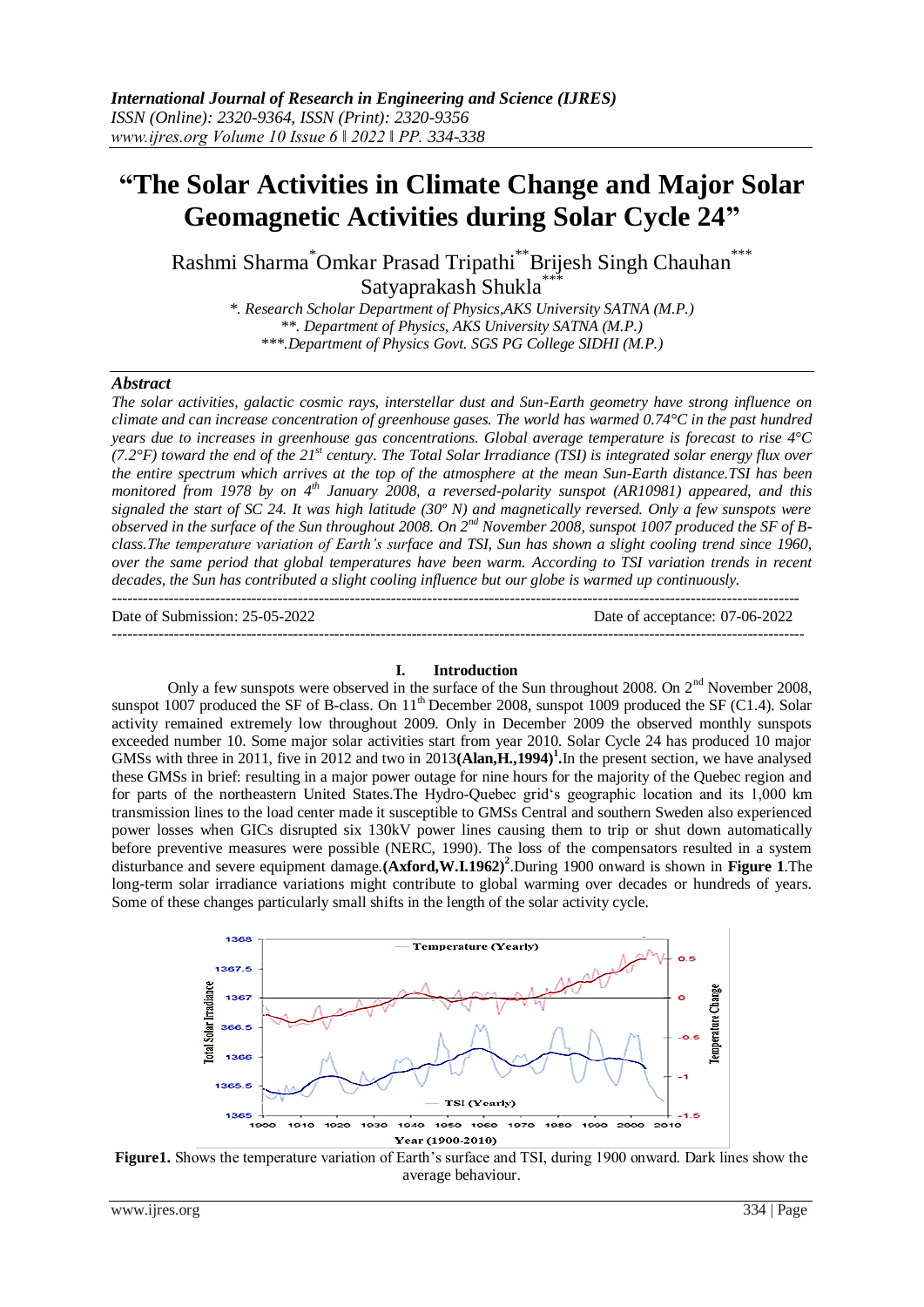On  $5<sup>th</sup>$  August 2011, During the GMS,  $D_{st}$  index to fall to -113 nT. The total average magnetic field jumps across the shock from 7 to 29 nT, southern component B<sup>z</sup> rapidly jumps from -16 to 13nT and solar wind proton density jumps across the shock from 9 to 21 N/cm<sup>3</sup>. (Bame, S.J, 1967)<sup>3</sup>. During the event, three halo CMEs and three partial halo CMEs have been observed by the LASCO instrument with a speed of 610, 1315, 1610 km s<sup>-1</sup> and 338, 1343, 1070 km s<sup>-1</sup> respectively. On 9<sup>th</sup> August 2011, sunspot 1263 produced a massive SF (X6.9) produced R3-level radio blackout.

### **GMS Observed during 26th September 2011**

On 22<sup>nd</sup> September 2011, an SF (X1.4) erupted out of sunspot 1302. A R3-level radio blackout and G4level GMS were registered. This event is very well known as Bastille Day event. It consists of an interplanetary shock driven by magnetic cloud. While pointing southward it causes a very intense fall in the  $D_{st}$  index, reaching its minimum of -103 nT. During this event, two halo CMEs and six partial halo CMEs are observed by the LASCO instrument with a speed of 1915, 971,  $km s^{-1}$  and 1936, 557, 788, 641, 309  $km s^{-1}$  respectively.

# **GMS Observed during 25th October 2011**

The Sun unleashed eight M-class SFs during October 2011, being the strongest the M3.9 event, followed by an Earth-directed CME, produced by sunspot 1305 on 2<sup>nd</sup> October 2011. The average interplanetary magnetic field is of the order of 21 nT except at the rare part, where it jumps to around 24 nT. At this rare position of the ejecta, the magnetic field was pointing substantially southward, thus causing the  $D_{st}$  to fall up to –137 nT. During the event, three halo CMEs and two partial halo CMEs have been observed by the LASCO instrument with a speed of 593, 1005, 570 km s<sup>-1</sup> and 441, 270 km s<sup>-1</sup> respectively.

# **GMS Observed during 9th March 2012**

March 2012, one the most active months of SC 24, ended up with 19 M-class and 3 X-class SFs. Active region 1429 erupted an SF (X1.1) on  $5<sup>th</sup>$  March 2012 caused an R3 level radio blackout and a G2 level GMS. Active region 1429 erupted a powerful SF (X5.4) with 8 other SF on  $7<sup>th</sup>$  March 2012, causing a G3 level GMS, R3 level radio blackout and a S3 level solar radiation storm. This event marked the second strongest SF of SC 24 in terms of X-ray SRF. AR1429, rotating toward the other side of the Sun, still generated a SF (M 6.3) on 9<sup>th</sup> March 2012, a SF (M8.5) one day later and a SF (M7.9) on 13<sup>th</sup> March 2012. These eruptions causing G2 level GMSs. At this rare position of the ejecta, the magnetic field was pointing substantially southward, **(Barlow, W.H. 1848) 4** .During the event, three halo CMEs and four partial halo CMEs have been observed by the LASCO instrument. As expected for major storms the  $B<sub>z</sub>$ -component of IMF, linear speed of CMEs and solar wind speed attain relatively large value of about -14.2 nT, 2684 km  $s^{-1}$  and 713km  $s^{-1}$  respectively for the storm occurred during 7-13<sup>th</sup> March 2012. In which the GMS becomes intensified as a result of a combination of two interacting CMEs. The second CMEs compress the first CMEs and as a result, the southward part of the total IMF in the first magnetic cloud becomes more intense.

## **GMS Observed during 24th April 2012**

A prominence eruption producing a CME shot off the east limb of the Sun on 15<sup>th</sup> April 2012. Such eruptions are associated with SF.The average interplanetary magnetic field is of the order of 10 nT except at the rare part, where it jumps to around 27 nT. At this rare position of the ejecta, **(Berchem J., 1982**)<sup>5</sup>. The magnetic field was pointing substantially southward, thus causing the  $D_{st}$  to fall up to  $-127$  nT. During the event, two halo CMEs and four partial halo CMEs have been observed by the LASCO instrument with a speed of 528, 681 km s- $^{1}$  and 443, 521, 433, 547 km s<sup>-1</sup> respectively.

#### **Long-term Variability of Solar Flare Index (SFI)**

The solar flare index (SFI) is of value as a measure of this short-lived activity on the Sun. It represents total energy emitted by the solar flares (SFs). The data of SFI for the SC 21-23 were determined by using the final grouped SFs which are compiled by National Geophysical Data Center (NGDC). (**Cane,H.V.1985) 6 .**It is believed to result from the sudden release of energy stored in the magnetic fields that thread the solar corona in active regions around sunspots involving sudden bursts of particle acceleration, plasma heating, and bulk mass motion.SFI is applicable to study all the probable solar activities which affect [our satellite environment and](http://www.koeri.boun.edu.tr/astronomy/primer.html)  [Earth atmosphere.](http://www.koeri.boun.edu.tr/astronomy/primer.html) SFI is one of the best indicators of activity variations on the chromosphere. This feature makes the SFI is a suitable full-disk solar index for comparison with similar solar indices which reflect different physical conditions from the different layers of the solar atmosphere.In the present work, (**Chen,J.1998** *J* **) 7** .We have analysed association of Kleczek SFI of solar activity with annual mean SSN for the period 1976 onwards, and are plotted in **Figure 2**. This period covers complete period of past SC's 21, 22 & 23. From this plot, (**Crooker,N. U.1994) 8 .** We have found that the yearly occurred value of SFI varies with 11-year sunspot cycle except at some circumstances. The occurrence of solar transients varies with sunspot cycles. Similarly SFI index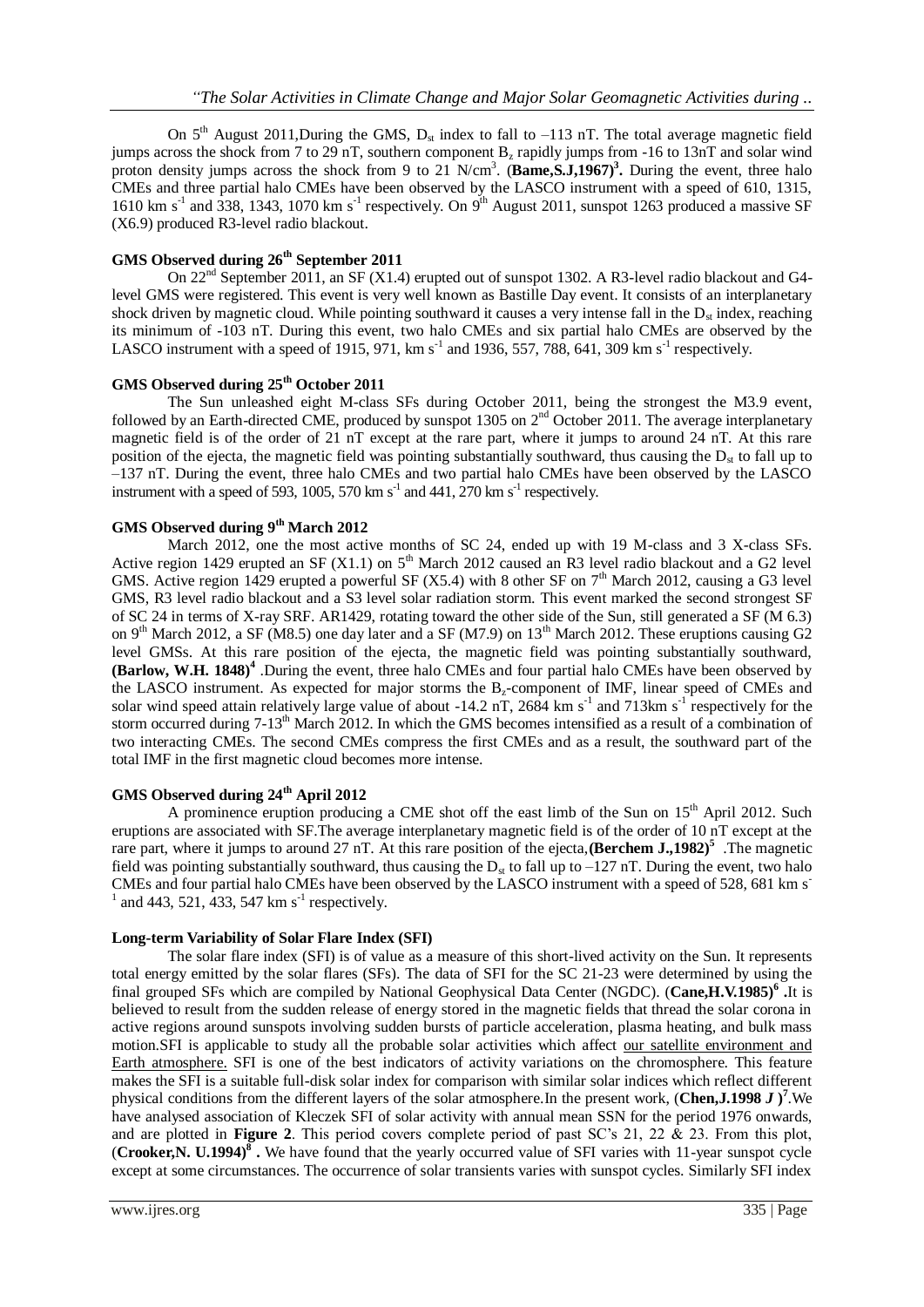of solar activities vary with 11-year SC. The variation of SFI for SC 22 and 23 shows close correspondence with SSN. During decreasing phase of SC 21, it is found that the value of SFI shows the increasing trend. It is also found that, the overall value of SFI is higher during SC 21 and 22 in comparison to SC 23. (**Farrugia,C. J.1996)<sup>9</sup>**. This phenomenon is associated with 22-year hale cycle. During SC 21 and 22 northern hemisphere and southern hemisphere of the Sun was most active. After higher value of SFI in 22-year hale cycle, we find the overall value of SFI as small for SC 23.



**Figure 2**Shows the association of flare index of solar activity (SFI) and their association with 11-year sunspot cycle, observed during the period SC 21-23.

### **Long-term Variability of Solar Radio Flux (SRF)**

The Sun emits radio energy with slowly varying intensity. Solar radio flux (SRF), which originates from atmospheric layers high in the Sun's chromosphere and low in its corona, changes gradually from day to day in response to the number of sunspot groups on the solar disk. SRF from the entire solar disk at a frequency of 2800 MH<sup>z</sup> has been recorded routinely by radio telescope near Ottawa since February 1947. Associations of SRF with annual mean SSN for the period 1976 onwards are plotted in **Figure 3** we find that the yearly occurred value of SRF varies with 11-year SC as similar as variation of other solar transients. A difference between the first and second maxima for SC on the one hand and SRF on the other is intriguing. **(Farrugia,C.J.1997) 10 .** If the radio emission is associated with SSNs, the relative values of the first and second maximum should be similar, at least qualitatively, for both. However, decimetric frequencies would be from bremsstrahlung and may not follow SSNs. Between the radio emissions themselves, there is no consistency.



**Figure 3.** Shows the association of solar radio flux 10.7 cm/2800 MHz and their association with 11-year sunspot cycle, observed during the period 1976-2011.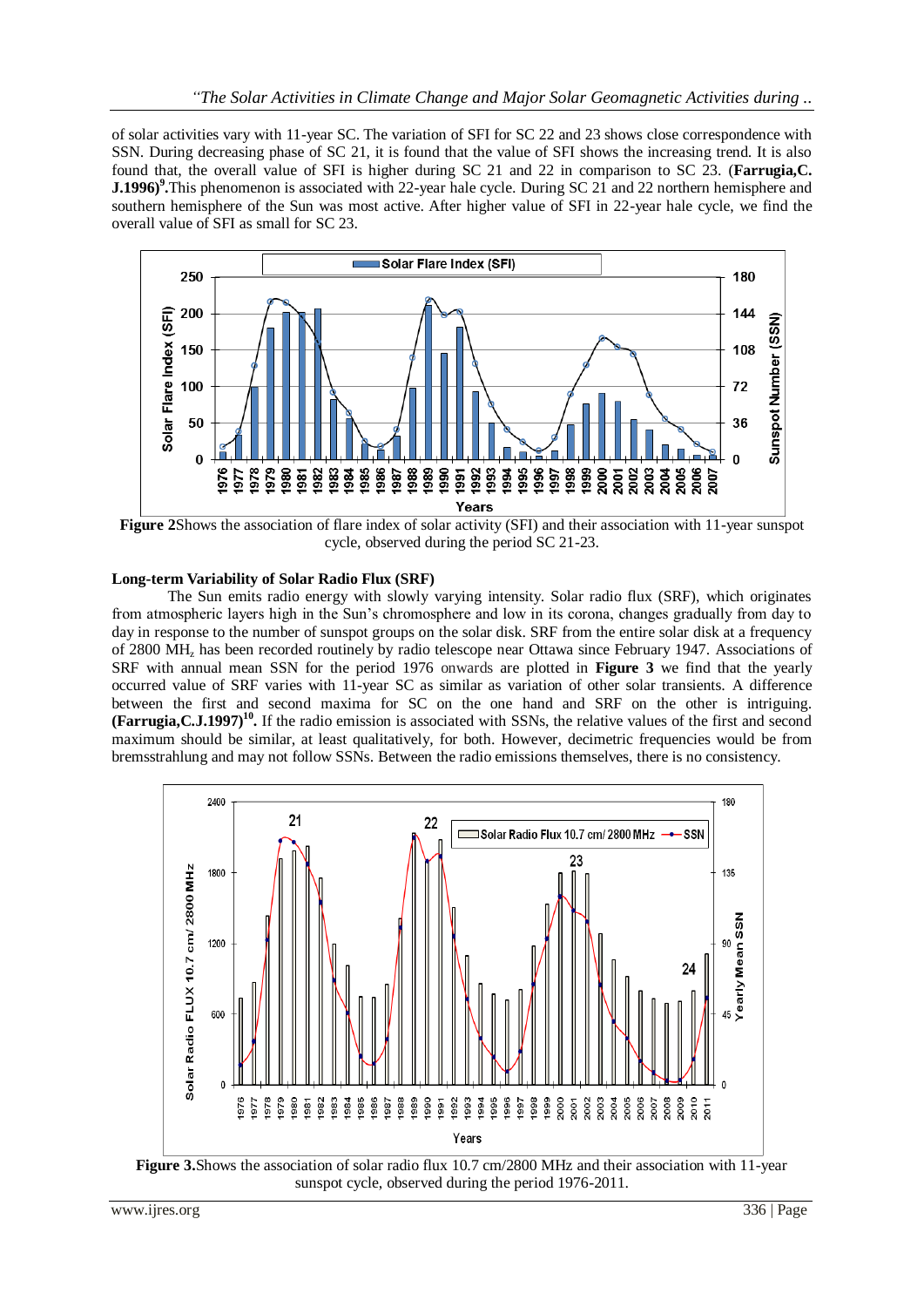#### **Long-term Variability of Solar Energetic Particles (SEPs)**

The solar energetic particle (SEP) events are the energetic outbursts as a result of acceleration and heating of solar plasma during SFs and CMEs. SEP events associated with SFs are called impulsive where as those associated with CMEs are gradual. SEP events occur when high-energ[y protons](http://www.answers.com/main/ntquery?method=4&dsid=2222&dekey=Proton&gwp=8&curtab=2222_1) are ejected from the Sun's surface during fast solar eruptions and causes geomagnetic and ionospheric disturbances on large scale. These effects are similar to [auroral](http://www.answers.com/main/ntquery?method=4&dsid=2222&dekey=Aurora+%28astronomy%29&gwp=8&curtab=2222_1) events, the difference being that [electrons](http://www.answers.com/main/ntquery?method=4&dsid=2222&dekey=Electron&gwp=8&curtab=2222_1) and not protons are involved. These events typically occur at the [north pole,](http://www.answers.com/main/ntquery?method=4&dsid=2222&dekey=North+Pole&gwp=8&curtab=2222_1) [south pole,](http://www.answers.com/main/ntquery?method=4&dsid=2222&dekey=South+Pole&gwp=8&curtab=2222_1) and [South Atlantic magnetic anomaly,](http://www.answers.com/main/ntquery?method=4&dsid=2222&dekey=South+Atlantic+Anomaly&gwp=8&curtab=2222_1) where the [Earth's](http://www.answers.com/main/ntquery?method=4&dsid=2222&dekey=Earth%27s+magnetic+field&gwp=8&curtab=2222_1)  [magnetic field](http://www.answers.com/main/ntquery?method=4&dsid=2222&dekey=Earth%27s+magnetic+field&gwp=8&curtab=2222_1) is lowest. (**Feynman, J. and 1994**)<sup>11</sup> The more severe SEP events can cause widespread disruption to [electrical grids](http://www.answers.com/main/ntquery?method=4&dsid=2222&dekey=Electric+power+transmission&gwp=8&curtab=2222_1) and the [propagation](http://www.answers.com/main/ntquery?method=4&dsid=2222&dekey=Propagation&gwp=8&curtab=2222_1) of [electromagnetic](http://www.answers.com/main/ntquery?method=4&dsid=2222&dekey=Radio&gwp=8&curtab=2222_1) signals. Occurrence of SEP events are varies with 11-year sunspot cycle. In the present section, we investigate the association of SEP events on longterm basis. An association of occurrence of SEP events ( $E \ge 10$  MeV) with 11-year sunspot cycle is plotted in **Figure 4.** We haven't shows very significant associations between the yearly occurrences of SEP events with 11-year sunspot cycle except solar cycle 22. SEP events are an important cause to produce geomagnetic and ionospheric disturbances on large scale. The more severe SEP events can cause widespread disruption to [electrical grids](http://www.answers.com/main/ntquery?method=4&dsid=2222&dekey=Electric+power+transmission&gwp=8&curtab=2222_1)



**Figure 4.**Shows the association of SEP Events ( $E \ge 10$  MeV) and their association with 11-year sunspot cycle, observed during the period SC 21-23.

#### **II. Conclution**

The unavailability of new equipment to replace the La Grande network's damaged equipment prevented power restoration to the transmission network. The power delay was also due to the damaged equipment and load transfers at the distribution network level. While work was being conducted to bring power back to the Hydro-Quebec grid, the New Brunswick and Ontario power systems helped provide emergency assistance to Quebec. As power was restored to Hydro-Quebec,(**Kahler,S. W.1992) 12 .**It received assistance from New England and New York systems as well as the Alcan and McLaren systems based in Quebec. The voluntary reduction of power use by industrial customers during the incident also helped Quebec to meet its power demands. After nine hours, 83% of full power was restored but one million customers were still without electrical power (NERC,1990). Since the incident, the Canadian government has set up protective measures at the Hydro-Quebec site, such as transmission line series capacitors,

#### **References**

- [1]. Alan, H.1994 *Proc. of Third SOHO Workshop,* Co. USA, McAllister,pp. 315 318.Dryer, M.,McIntosh, I.,Singer, H.and Weiss, M.
- [2]. Axford, W. I.1962 *J. Geophys. Res.,* 67, 3791
- [3]. Bame,S.J.,1967 *J.Geophys.Res.*72, 113.Asbridge,J.R.,Felthauser, H. E.Hones, E. W. (Jr.) and Strong, I. B.
- [4]. Barlow, W.H. 1848 *Phil. Trans. Roy. Soc.London*, 139, 61-72.Beard, D. B.1967 *Rep. Prog. Phys.,* 30, 409.
- [5]. Berchem, J.,1982 *J. Geophys. Res.,* 87, 2108-2114 and Russell, C. T.
- [6]. Cane, H. V.1985 *J. Geophys. Res.,* 90, 191-97.